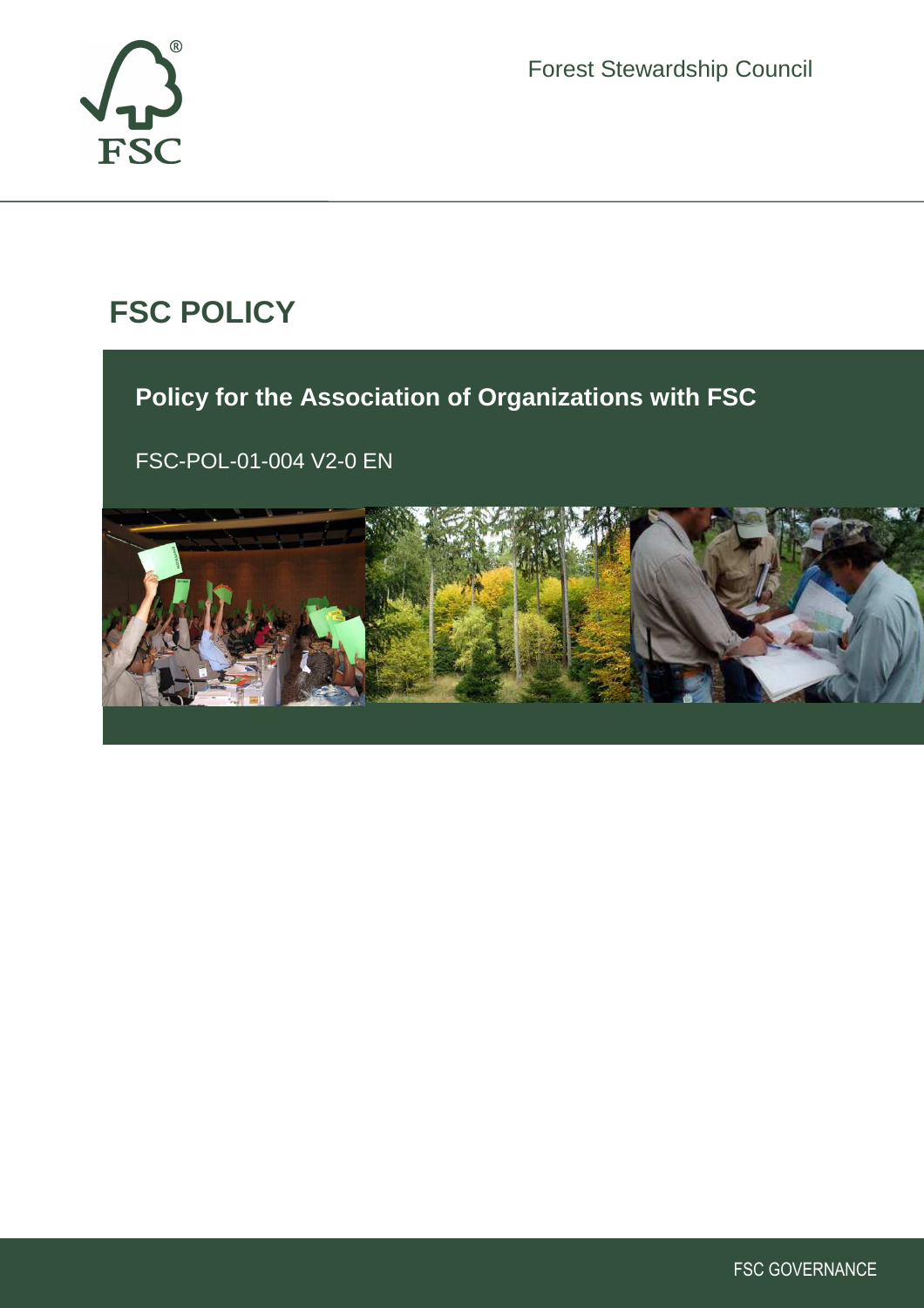| Title:                                                     | Policy for the Association of Organizations with FSC |
|------------------------------------------------------------|------------------------------------------------------|
| Document reference code:                                   | FSC-POL-01-004 V2-0 EN                               |
| Scope:                                                     | International                                        |
| Approval:                                                  | Part I: July 2009<br>Part II: September 2011         |
| <b>Contact:</b>                                            | <b>FSC Directors Office</b>                          |
| <b>E-mail for comments:</b>                                | fsc@fsc.org                                          |
| @ 2011 Forgot Ctowardship Council A.C. All rights reserved |                                                      |

© 2011 Forest Stewardship Council, A.C. All rights reserved.

No part of this work covered by the publisher's copyright may be reproduced or copied in any form or by any means (graphic, electronic or mechanical, including photocopying, recording, recording taping, or information retrieval systems) without the written permission of the publisher.

Printed copies of this document are for reference only. Please refer to the electronic copy on the FSC website (www.fsc.org) to ensure you are referring to the latest version.

The Forest Stewardship Council® (FSC) is an independent, not for profit, non-government organization established to promote environmentally appropriate, socially beneficial, and economically viable management of the world's forests.

FSC's vision is that the world's forests meet the social, ecological, and economic rights and needs of the present generation without compromising those of future generations.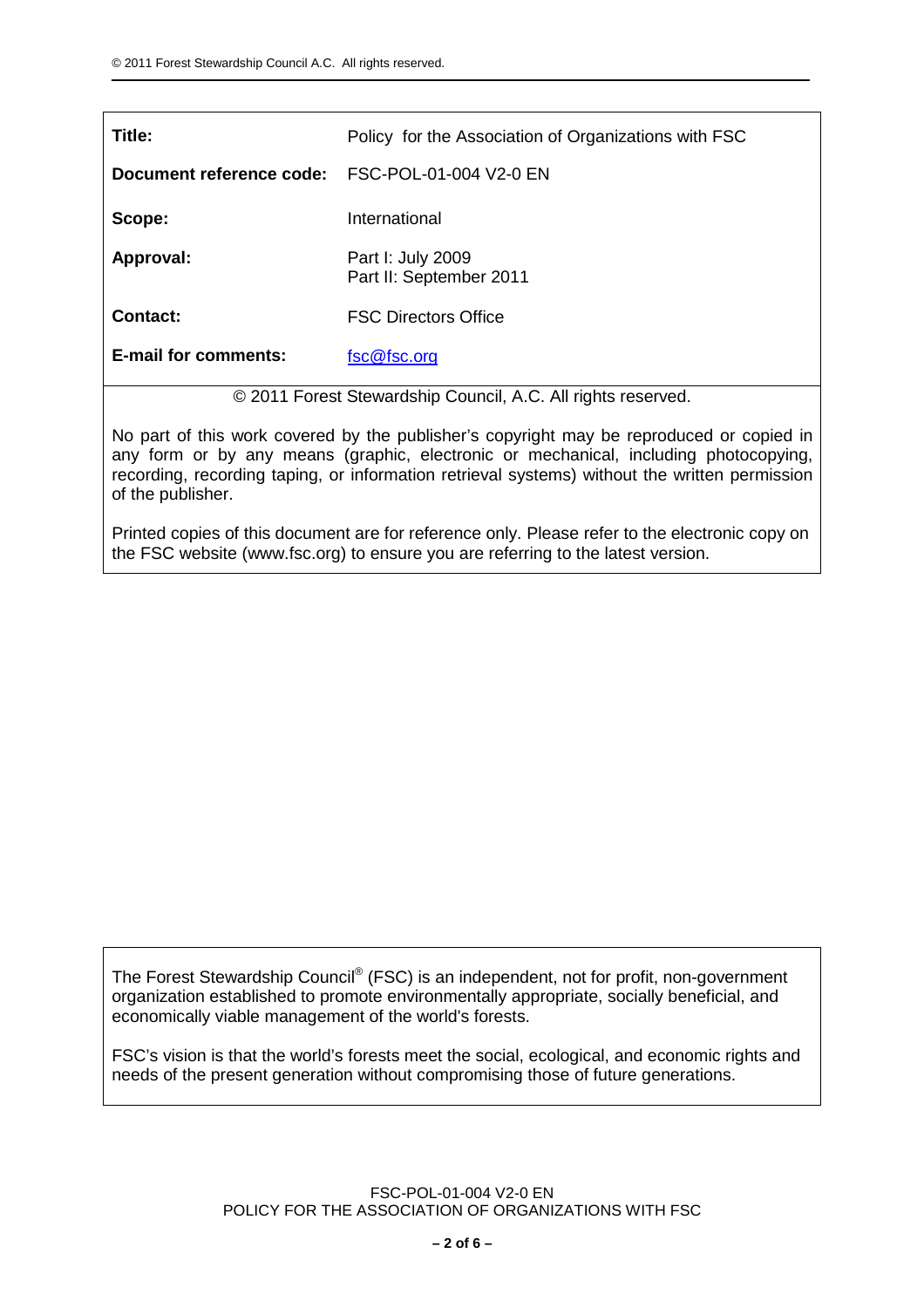# **CONTENTS**

- A Scope
- B Effective date
- C References
- D Terms and definitions
- Part 1 Policy Elements
- Part 2 Policy Implementation

#### **Introduction**

FSC's mission is to promote the environmentally appropriate, socially beneficial and economically viable management of the world's forests. It is increasingly recognized that association between FSC and organizations that are involved in unacceptable forest-related activities is harmful to FSC's reputation and ultimately to its ability to deliver on its mission. In order to address this concern, in March 2007 the FSC Board of Directors mandated the FSC International Center to develop criteria for the association of third parties with FSC.

Through this policy FSC expects to be able to identify organizations not committed to the basic fundamentals of responsible forest management and prevent them from misusing their association with FSC.

It is especially relevant, but not limited to, the granting and maintenance of FSC trademark licenses and FSC certificates to organizations associated with FSC through forest management, chain of custody and/or controlled wood FSC certification.

Please send any comments or suggestions regarding this document to:

FSC International Center – Directors Office –

Charles-de-Gaulle Str. 5 53113 Bonn, Germany

Phone: +49-228-367-66-0 Fax: +49-228-367-66-30 E-Mail: fsc@fsc.org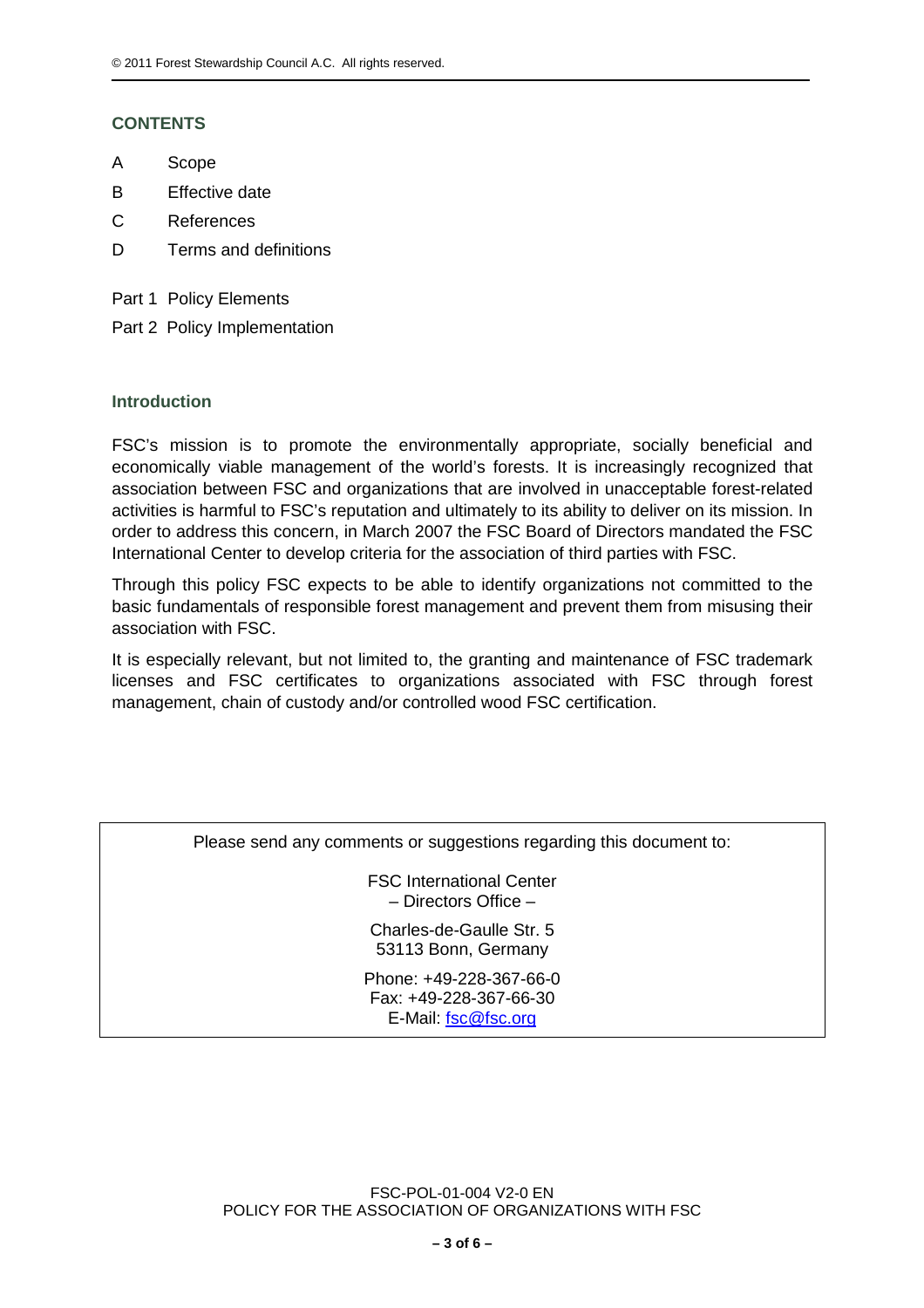# **A Scope**

This Policy provides FSC's position on unacceptable activities of organizations which are or would like to be associated with FSC and the mechanism for disassociation.

# **B Effective date**

Effective upon approval.

# **C References**

The following referenced documents are indispensable for the application of this document. For undated references, the latest edition of the referenced document (including any amendments) applies.

FSC-STD-01-005 V1-0 EN FSC Dispute Resolution System FSC-PRO-01-009 Processing Formal Complaints in the FSC Certification Scheme FSC-PRO-10-004 Due diligence evaluation for the association with FSC FSC-GUI-01-004 Guideline for Panels evaluating complaints against the Policy for Association

## **D Terms and definitions**

For the purposes of this Policy, the terms and definitions given in FSC-STD-01-002 FSC Glossary of Terms and the following apply:

## **Association**

An association with FSC is formally established through any of the following relationships:

- FSC membership
- Contractual relationship through:
	- o FSC accreditation agreement,
	- o FSC license agreement,
	- o FSC cooperation agreement,
	- o FSC partnership agreement.

#### **Destruction of high conservation values**

Significant damage of the attributes that constitute high conservation values in a way that they no longer exist or cannot be repaired.

#### **Forest Conversion**

Rapid or gradual removal of natural forest, semi-natural forest or other wooded ecosystems such as woodlands and savannahs to meet other land needs, such as plantations (e.g. pulp wood, oil palm or coffee), agriculture, pasture, urban settlements, industry or mining. This process is usually irreversible.

#### **Significant conversion**

Conversion is considered significant in any case of:

- o Conversion of High Conservation Value Forests
- o Conversion of more than 10% of the forest areas under the organization's responsibility in the past 5 years

FSC-POL-01-004 V2-0 EN

POLICY FOR THE ASSOCIATION OF ORGANIZATIONS WITH FSC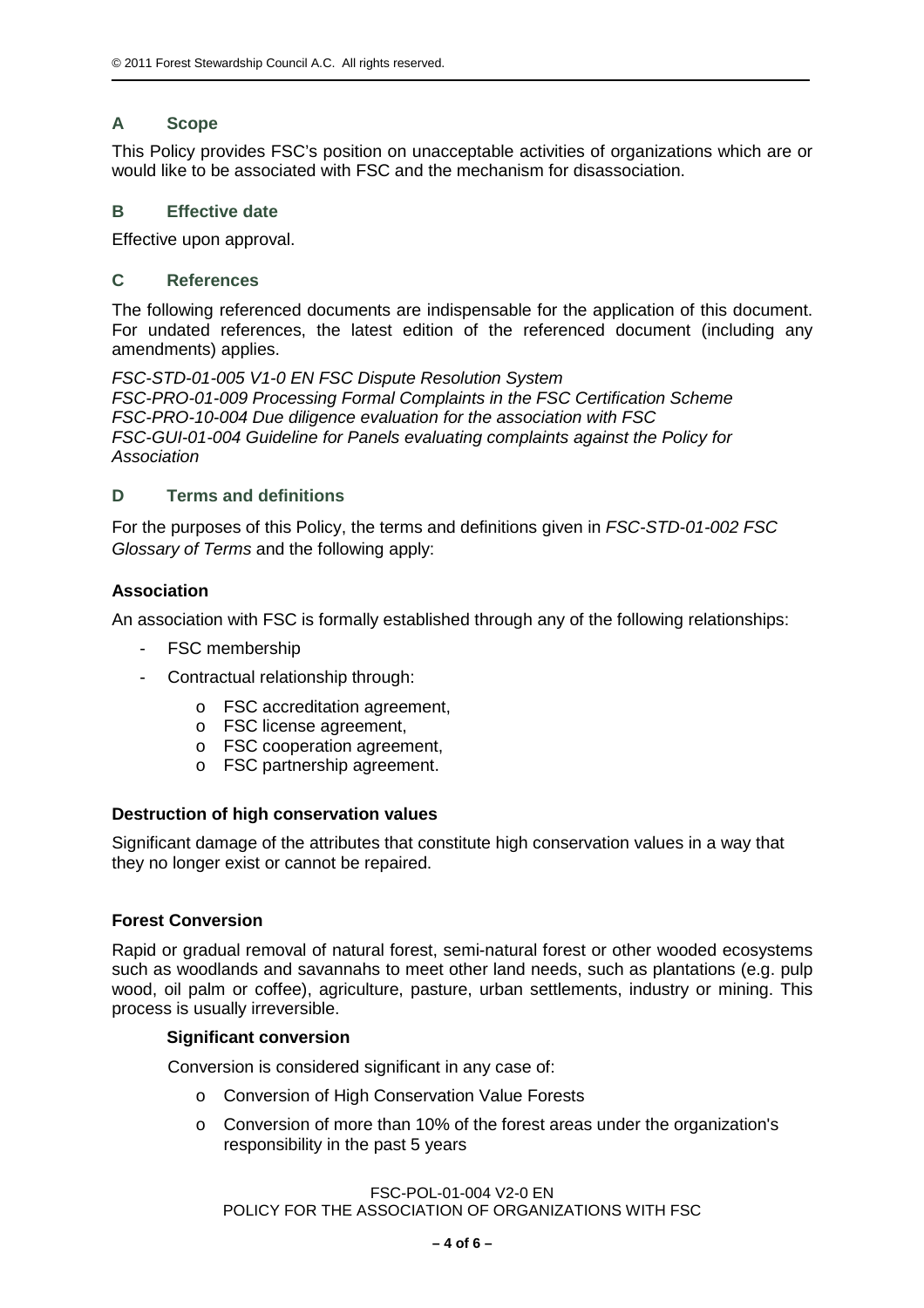o Conversion of more than 10,000 ha of forests under the organization's responsibility in the past 5 years

NOTE: Failure of the 10,000 ha threshold does not lead to disassociation per se, but will lead to a case by case investigation by an independent Complaints Panel. In judging the case, the Panel will take into account the local circumstances, the scale of the operation and plans for continued conversion.

NOTE: For the purposes of this policy, the establishment of ancillary infrastructure necessary to implement the objectives of responsible forest management (forest roads, skid trails, log landings, etc) is not considered conversion.

## **Human rights**

Rights as established by the Universal Declaration of Human Rights of the United Nations. http://www.un.org/en/documents/udhr/

## **Illegal Logging**

Harvesting of timber in violation of any laws applicable in that location or jurisdiction including, but not limited to, laws related to the acquisition of harvesting rights from the rightful owner, the harvesting methods used and the payment of all relevant fees and royalties.

## **ILO Declaration on Fundamental Principles and Rights at Work**

Adopted in 1998, the Declaration commits Member States to respect and promote principles and rights in four categories, whether or not they have ratified the relevant Conventions. These categories are: freedom of association and the effective recognition of the right to collective bargaining, the elimination of forced or compulsory labor, the abolition of child labour and the elimination of discrimination in respect of employment and occupation. For more information, please access: http://www.ilo.org/declaration

#### **Involvement**

**Direct involvement**: Situations in which the associated organization or individual is firsthand responsible for the unacceptable activities.

**Indirect involvement**: Situations in which the associated organization or individual, with a minimum ownership or voting power of 51%, is involved as a parent or sister company, subsidiary, shareholder or Board of Directors to an organization directly involved in unacceptable activities. Indirect involvement also includes activities performed by subcontractors when acting on behalf of the associated organization or individual.

#### **Traditional rights**

Rights which result from a long series of habitual or customary actions, constantly repeated, which have, by such repetition and by uninterrupted acquiescence, acquired the force of a law within a geographical or sociological unit. Also known as customary rights (FSC Principles and Criteria). It also encompasses the rights of Indigenous and Tribal Peoples as established by the ILO Convention 169.